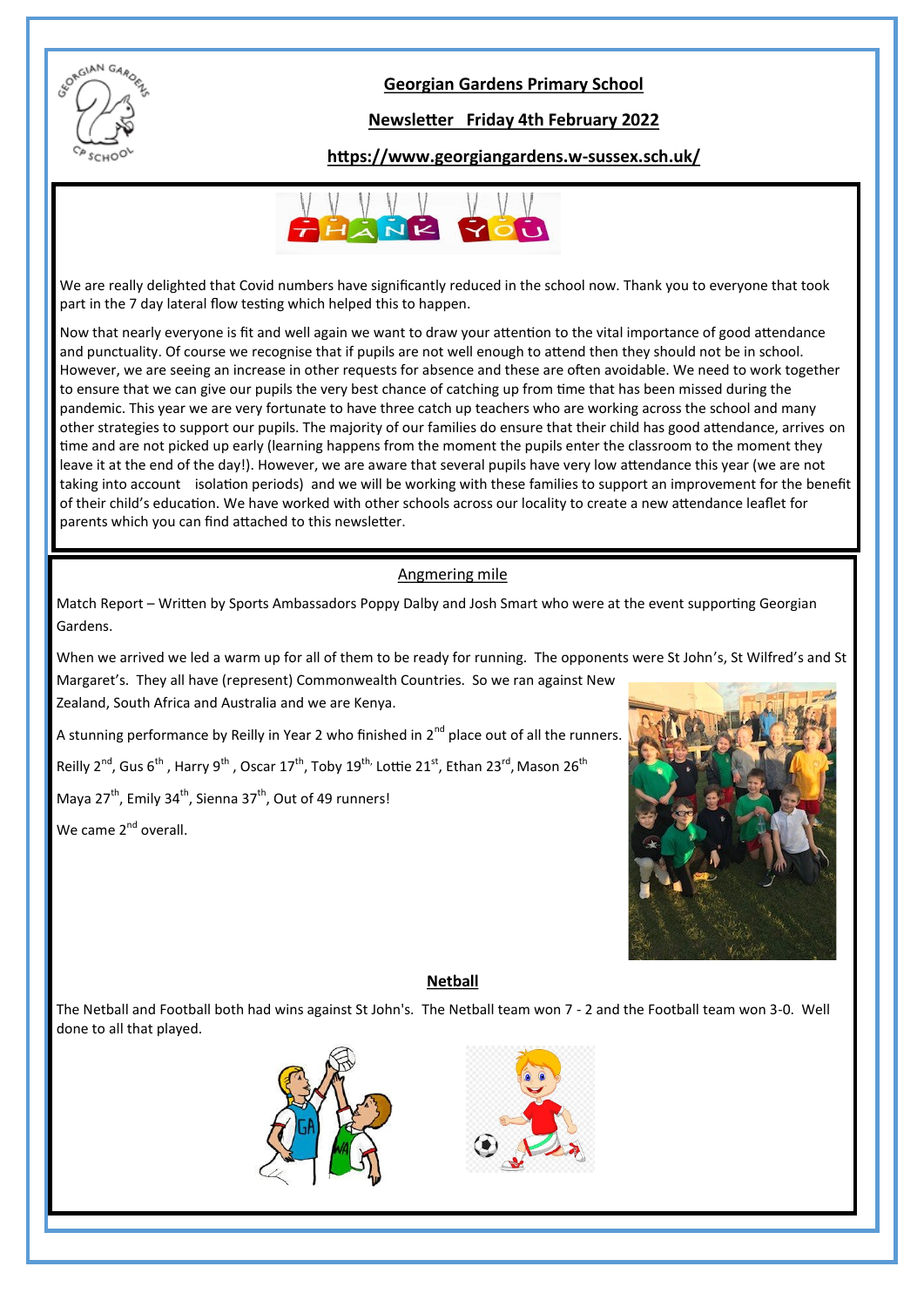

### **Online Safety Update Spring 2022**

Welcome the new termly online safety update for friends and families of Georgian Gardens. Hopefully this will be a space to give you some top tips on keeping your young ones safe in our ever changing online world.

**Anti-Virus**

Did you see the flyer we sent out a little while ago with information on how you can protect your devices at home from viruses while also raising some money for our school? If not, ESET – a world leading anti-virus protection software company – are offering all friends of the school a 50% discount on their software, and will also donate £5 to the school for every copy bought. It's the same company that Google themselves use, so it can't be bad! If you want to find out more, feel free to pop in for a chat or visit eset.com/uk/internet-security Don't forget to use the code GEORGIAN for the discount!

## eser

#### **Positive Conversation Starters**

- $\mathbf{\hat{r}}$ What do you like most about the internet and why?
- $\mathbf{r}$ How do you have fun using the internet and technology?
- $\mathbf{r}$ What's your favourite game, app or website?
- $\mathbf{r}$ How does going online make you feel?
- $\mathbf{r}$ How does the internet and technology make your life better?
- $\mathbf{\hat{r}}$ Do you most enjoy going online alone, or with other people?

### **Safer Internet Day**

Safer Internet Day is on the  $8<sup>th</sup>$  February this year. We shall be talking to all pupils about this year's theme, 'All fun and games? Exploring respect and relationships online'. The aim of this is to encourage children to create a better digital world by challenging them to play a part in fostering supportive relationships and more respectful communities online. In short, be people they would want to be friends with. There are lots of ways we do this all year round, but it would also benefit them to have follow up conversations at home about their learning.

Below are a few questions that you might like to ask at the dinner table (or anywhere else) that can start a positive conversation about using the internet safely, responsibly, and respectfully, or looking after themselves and others online.

- ą. How do you stay safe online? What tips do you have and where did you learn them?
- $\mathbf{\hat{r}}$ Do you know where to go for help and where to find the safety tools on your favourite apps and games?
- Y What could you do if being online is making you feel worse rather than better?
- $\mathbf{\hat{r}}$ What could you do if you saw that a friend online needed some help or support?

#### **Looking after yourself and others online**

As always, please remember, if there is anything you are unsure of, please don't hesitate to ask and we will do our best to find an answer.

Whilst parents are usually able to support their child at home with online issues that arise. We now have a reporting system on our school website under – safeguarding, online safety concern. This is to report persistent or serious issues so that we can support **Help with concerns**<br>Whilst parents are usually ab<br>at home with online issues th<br>reporting system on our schi<br>safeguarding, online safety ci<br>persistent or serious issues<br>as a school.



## Be kind, stay safe.

Mr Alcorn (Online Safety Lead) & the Online Safety Team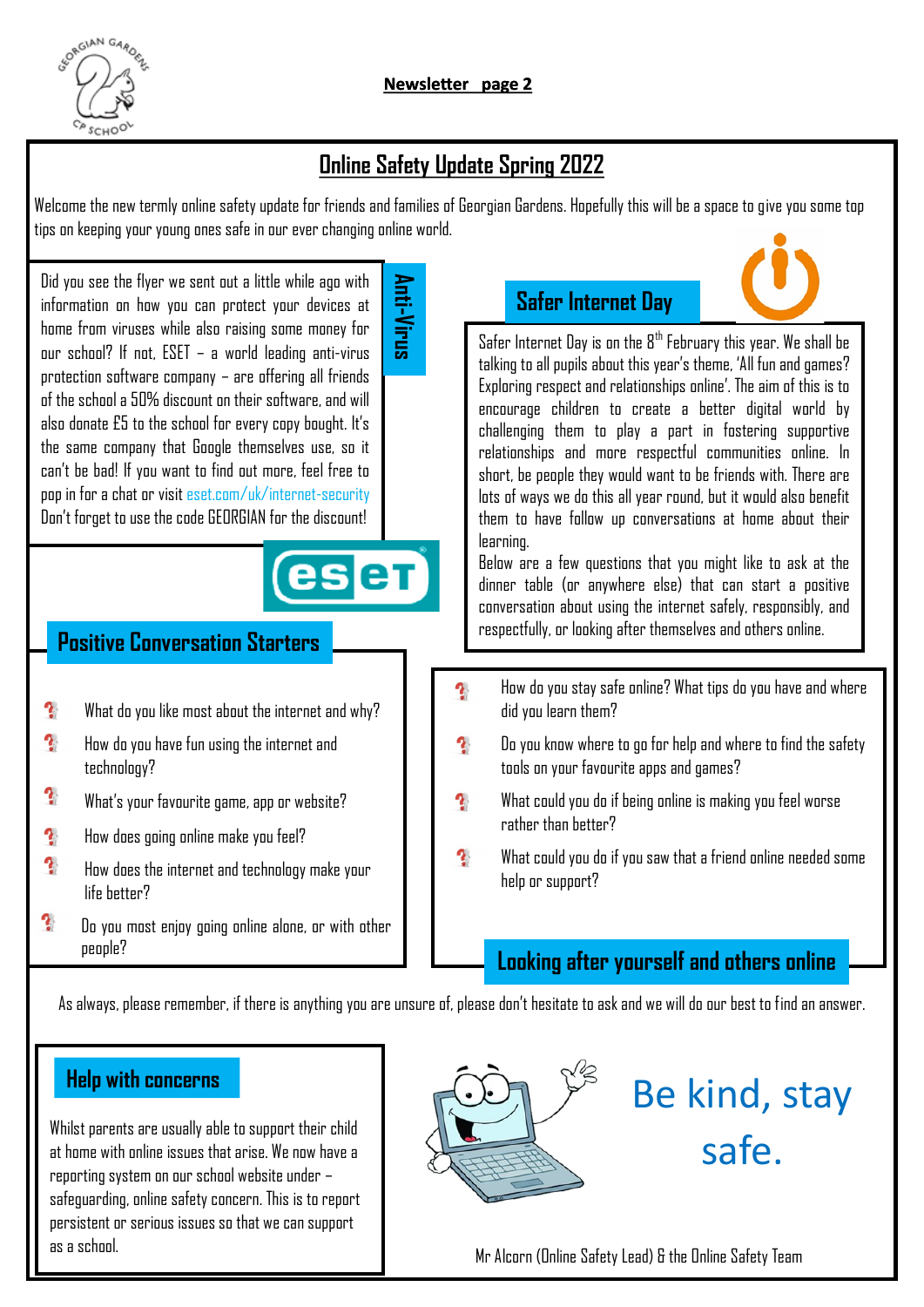

#### **Newsletter page 2 3**

#### **Important message from the Road Safety Team**

*In recent months, it has been brought to our attention that there is an increasing number of individuals riding e-scooters on the public highway, pavements and in public open spaces, often causing a nuisance to other road and pavement users.*

*E-scooters are a relatively new mode of transport and as such the Government is trialling various schemes and developing the guidance around their safe use. However, (at the time of writing this letter) many are still unaware e-scooters are classed as 'Personal Light Electric Vehicles' (PLEVs), which means they are treated as motor vehicles and subject to the same legal requirements such as:*

- *Driving licence*
- *Insurance*
- *Number plates*
- *Lighting*
- *Brakes*
- *Type approval*
- *Road tax*

*Crash helmets etc.*

*Without these, e-scooters cannot be used legally on the road and certainly not until legislation has been put in place. In no circumstances is it legal to ride on an e-scooter with a passenger(s) and is considered extremely dangerous. The illegal use of an e-scooter, on the public highway or pavement, is considered a criminal offence and can potentially bring about criminal proceedings.*

*The Government is currently trialling the use of approved rental e-scooters as environmentally friendly modes of transport in some specific locations in the UK (find out more here: [https://www.gov.uk/guidance/e](https://eur03.safelinks.protection.outlook.com/?url=https%3A%2F%2Fwww.gov.uk%2Fguidance%2Fe-scooter-trials-guidance-for-users&data=04|01|Nikki.MORRELL%40kent.police.uk|c7d55aeb525d4d8f832908d9000eeef0|f31b07f09cf940db964d6ff986a97e3d|0|0|637540886413561932|Un)-scooter-trials-guidance-for-users).*

*Only approved rental e-scooters may be used in the Government-led trial areas, in line with specific terms of use. For the rest of the country, under current law, e-scooters can only be used on private land.*

*The police are obliged to take action against anyone who is caught repeatedly using an e-scooter illegally or in a way that causes a nuisance to others. In these circumstances, the police have the power to seize the e-scooter under Section 59 of the Police Reform Act/165 of the Road Traffic Act. There will be more and more police presence in the coming weeks and months specifically targeting e-scooter users in West Sussex.*

*For further detailed information regarding e-scooters please visit GOV.UK: [https://www.gov.uk/government/publications/](https://eur03.safelinks.protection.outlook.com/?url=https%3A%2F%2Fwww.gov.uk%2Fgovernment%2Fpublications%2Fpowered-transporters%2Finformation-sheet-guidance-on-powered-transporters&data=04|01|Nikki.MORRELL%40kent.police.uk|c7d55aeb525d4d8f832908d9000eeef0|f31) powered-[transporters/information](https://eur03.safelinks.protection.outlook.com/?url=https%3A%2F%2Fwww.gov.uk%2Fgovernment%2Fpublications%2Fpowered-transporters%2Finformation-sheet-guidance-on-powered-transporters&data=04|01|Nikki.MORRELL%40kent.police.uk|c7d55aeb525d4d8f832908d9000eeef0|f31)-sheet-guidance-on-powered-transporters*

*County Road Safety Team*

*West Sussex County Council*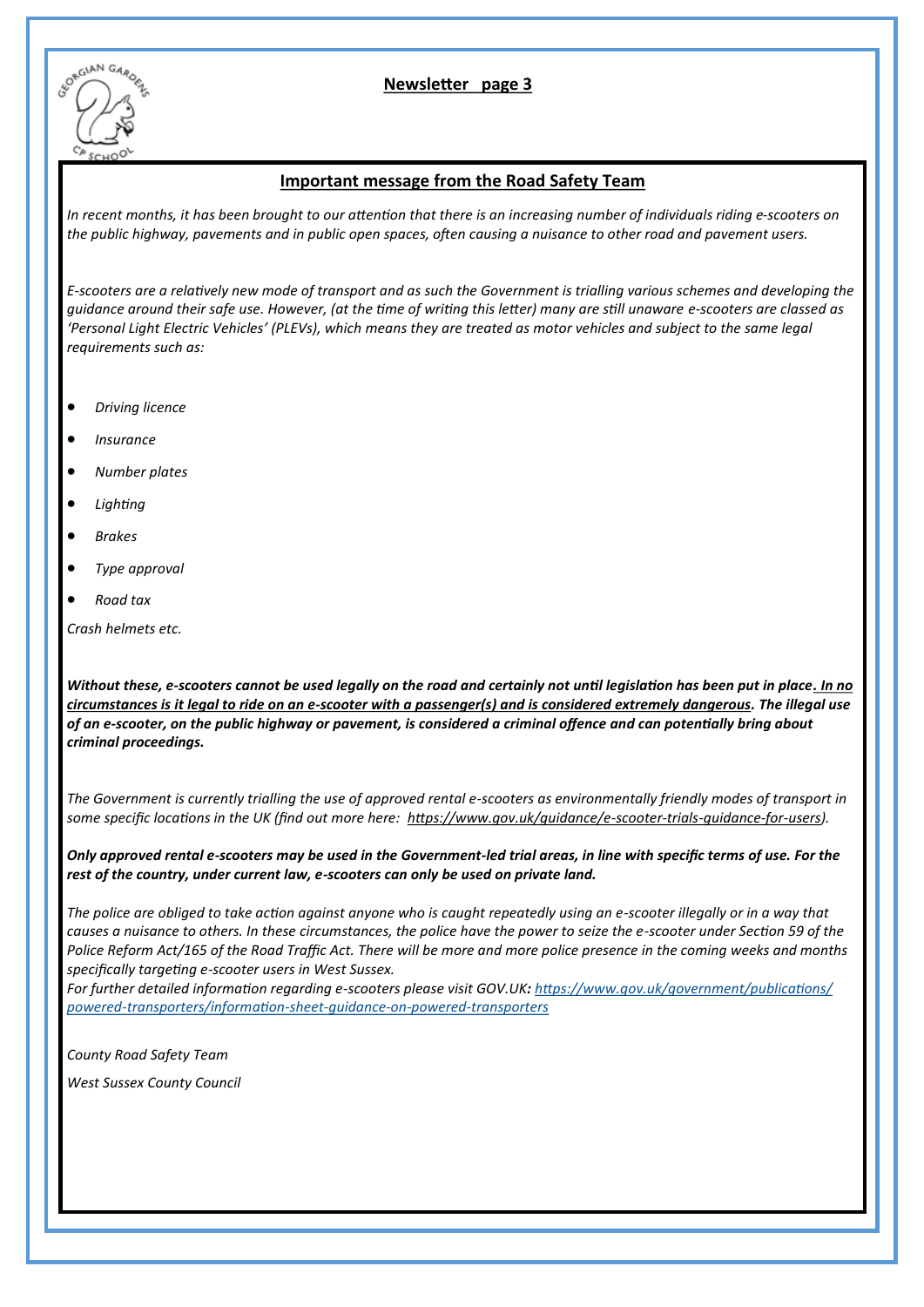

#### **Newsletter page 2 4**

#### **Year 5**

This week, Year 5 have been learning about the importance, for Hindus, of the colourful festival of Holi and the story of Prince Prahlad.



#### **Covid Guidance**

Lateral Flow tests should only to be used in people who show no symptoms of Covid 19. If you or your child shows any one of the main 3 symptoms, (continuous cough, a high temperature above 37.8 or loss/change of taste and smell), then you must still book in for a PCR test, unless you already have had a positive lateral flow result.

If you or your child test positive on a lateral flow test or PCR, then you must isolate. Isolation is for 10 days, however if you are fully vaccinated or is a child under 18 years old, then you may be able to end isolation early if you have 2 negative tests, 24 hours apart after day 5.

The day your symptoms started or you get a positive lateral flow test , is counted as day 0, so you must count 5 days from the following day before doing a lateral flow test. If you are still showing positive on day 10, then you isolate until midnight on day 10, then you stop testing and stop isolating.

If you are a close contact of someone who tests positive and are either fully vaccinated or is a child under 18 years old, then you do not need to isolate, it is, however, strongly recommended that you do a lateral flow test for 7 days. If you are unvaccinated and identified as a close contact, then you will need to isolate for 10 full days.

If someone has tested positive and takes part in the twice-weekly asymptomatic LFD testing, (staff, and pupils of secondary school age and above) current advice is that they should resume their regular testing pattern of tests 3 – 4 days apart, 4 days after their last negative test.

There is no need for primary age pupils (those in year 6 and below) to test.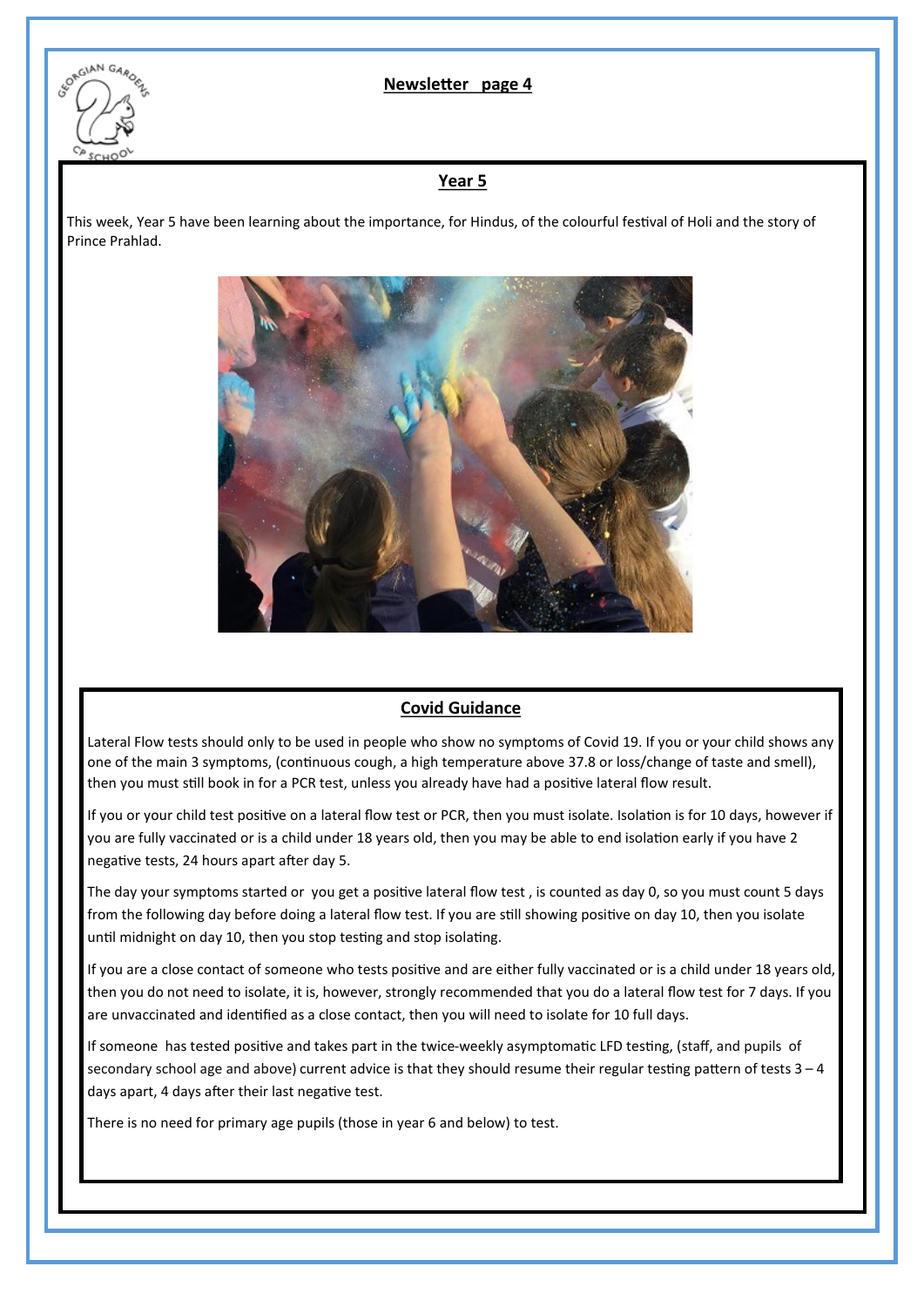

#### **Newsletter page 2 Newsletter page 5**

#### **Reading at home:**

Spending even just a short time with your child sharing books at home really does make a positive difference to their development. Take a look at this link for more help and ideas on how to share books:

https://www.booktrust.org.uk/books-and-reading/tips-and-advice/reading-tips/

We also ask that you record any home reading in your child's reading journal which they should bring home from school. Thank you.

#### **Weekly Food Pantry:**

#### **THURSDAYS at drop off time (9am)**

Do you hate food waste? We do too which is why we are holding a weekly food pantry in the huts. Anyone can come in on a Thursday to choose items from the wide selection of food which has been donated from different organisations working together to avoid food waste. Entry to the huts is via the fire door (behind the 'train' on the playground).

Do you use Amazon? Just Eat? Ebay? Book holidays? Why not raise money for our school? By signing in through 'Easyfundraising', an app or website, an amount of money is donated to school. Take a look, it costs nothing extra to you but is great for our school!

# easyfundraising<br>feel good shopping